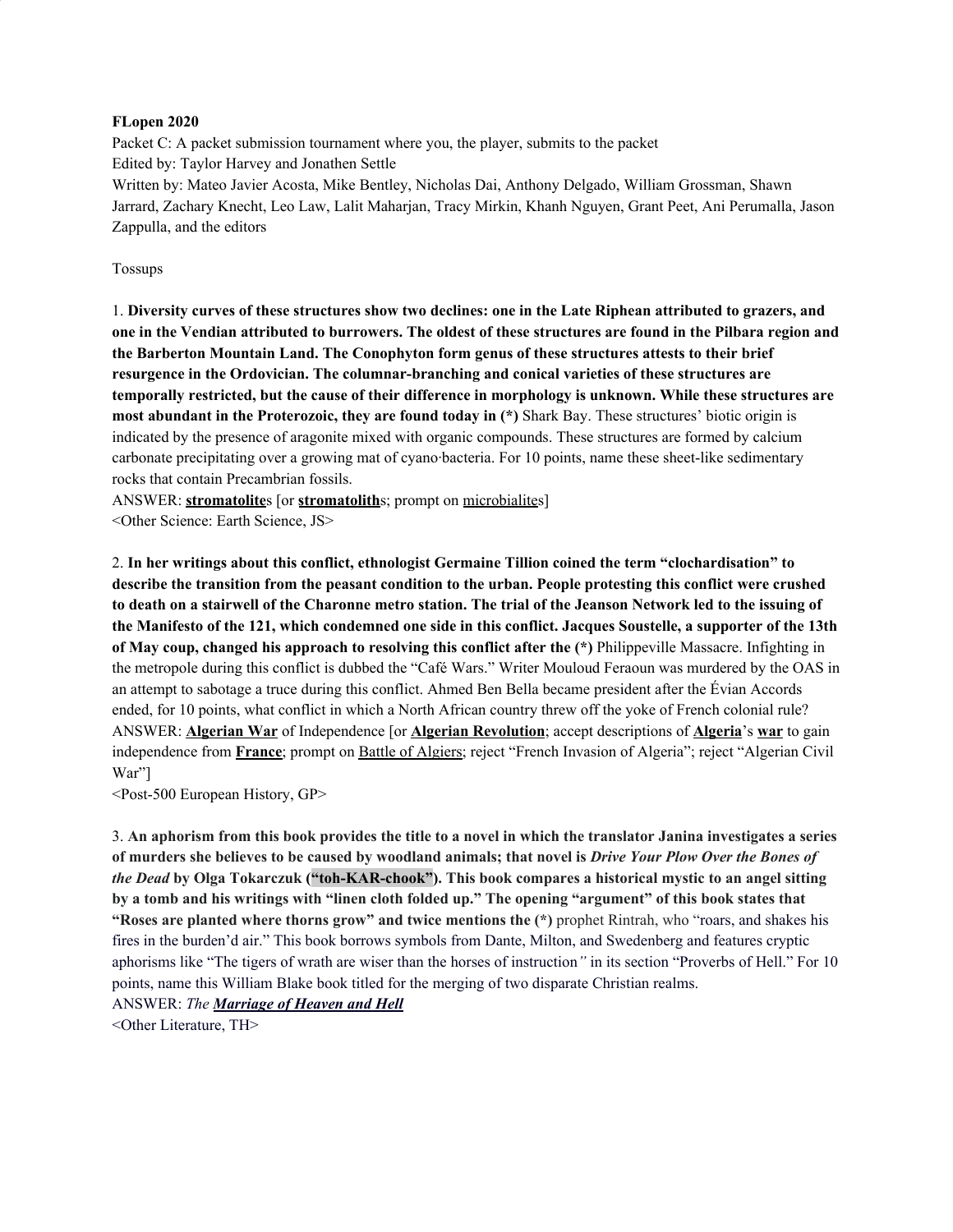4. **A John Oswald essay advocates this technique as a "compositional prerogative" and favorably cites James** Tenney's use of it in the 1960s. This is the most notable technique used in the compositions of the albums Dispepsi and Feed the Animals. Rex2's can be used in this technique, which is widely used by the groups **Evolution Control Committee and Negativland. (\*)** "Amen, Brother" by the Winstons holds a notable distinction according to a website tracking the use of this technique. Emulator and Akai keyboards combine functions allowing the use of this technique with sequencers. This technique was used to make all of the music on the albums *Since I Left You* by The Avalanches, *Donuts* by J Dilla, and *Endtroducing* by DJ Shadow. For 10 points, name this technique commonly employed in making hip-hop beats, which may involve altering or looping bits from other songs.

ANSWER: **sampling** [accept using **sample**s; accept **WhoSampled**.com; accept **plunderphonics**; accept **sound collage**; accept **mashup**s; accept answers like **borrowing** or **stealing** from other artists; prompt on looping by asking "what compositional technique is used prior to looping in electronic music?"] (A drum break from "Amen, Brother" is the most-sampled bit of music of all time according to WhoSampled.com.) <Pop Culture, TH>

5. A lecherous introduction to this work asks about a "little ole lonely elevator girl [...] sighing in an elevator full of blurred demons." The only parts of a Detroit bar visible in one section of this work are framed portraits of Washington and Lincoln. A recent New York Times "Close Read" of part of this work connects the Walgreens "W" to the "governing establishment" of a scowling woman seated two rows in front of a **Black man. Walker Evans secured the Guggenheim grant that made this book possible, but his draft intro was rejected in favor of one by (\*)** Jack Kerouac. A tuba covers the face of an Adlai Stevenson supporter in this book, while a flag covers another person's face in its first image, *Parade - Hoboken, New Jersey*. The cover of this photobook depicts several of the title people staring out of a trolley car in New Orleans. For 10 points, name this patriotically titled photobook by Robert Frank.

ANSWER: *The Americans* <Other Arts: Visual, MB>

6. **Frank Hamilton Cushing led the Pepper-Hearst Expedition to excavate an island in this body of water,** which uncovered a wooden sculpture of a seated cat from a site called the Court of the Pile Dwellers. Alonso Álvarez de Pineda was the first European to map the boundaries of this body of water, dubbing the region around it "Amichel." A 2017 book about this body of water recounts how mud and mutiny led to the death of **Robert (\*)** La Salle, who was trying to find the mouth of a river emptying into this body. That Pulitzer Prize-winning book by Jack E. Davis begins by describing the Calusa people's shell middens in and near this body. While guiding ships from this body of water into a smaller bay, David Farragut uttered the line "Damn the torpedoes." The Narváez Expedition explored the coast of, for 10 points, what body of water encompassing Mobile and Tampa Bays?

ANSWER: **Gulf** of **Mexico** [prompt on Mobile Bay or Tampa Bay before mentioned by asking "what larger body of water does it belong to?"]

<US History, TH>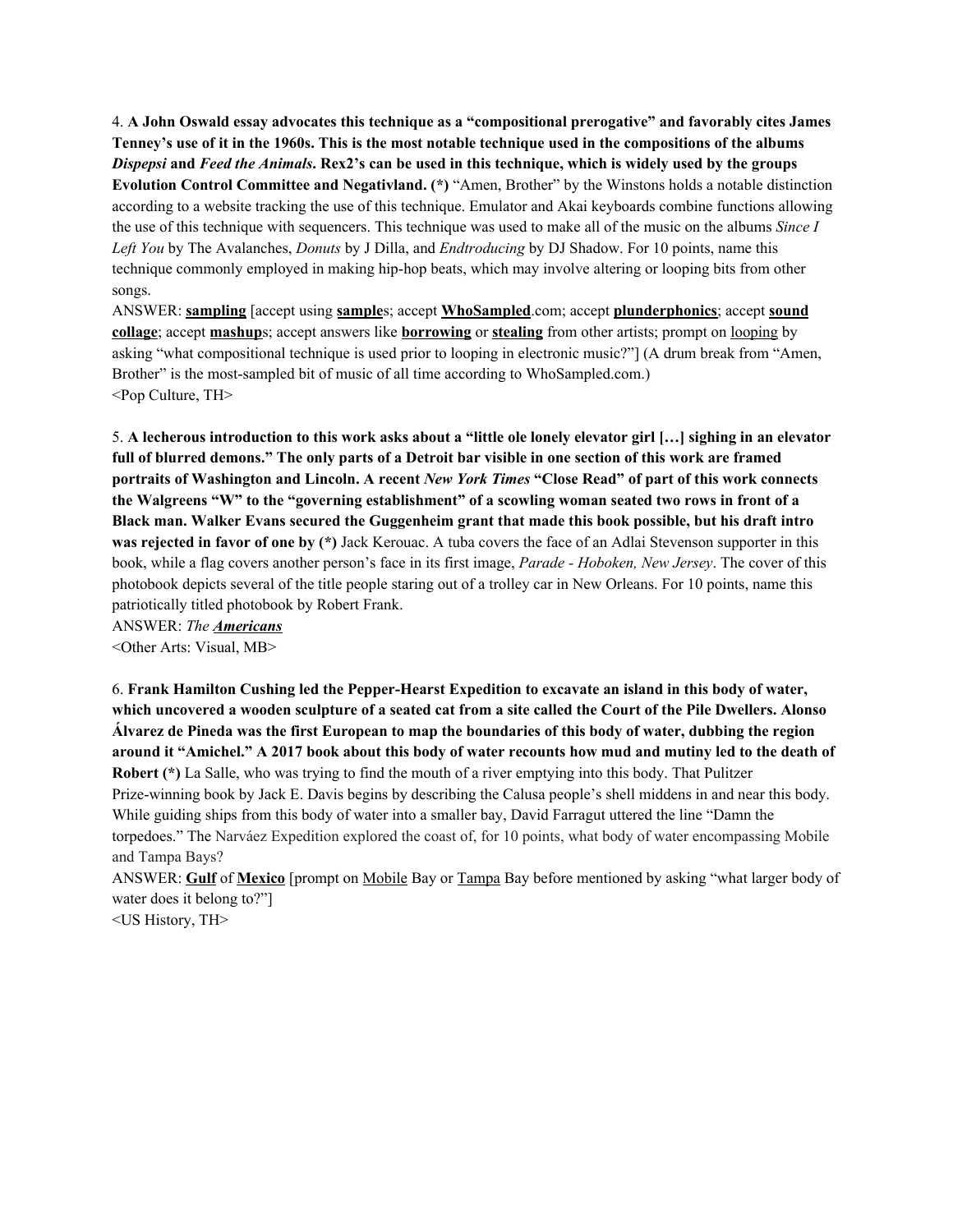7. A doubly degenerate energy level of this motion is split by *l*-type doubling, which is analogous to how **unpaired electrons induce lambda-type doubling. In molecules like water that belong to the C2v point group, the reducible representation corresponding to this motion is a combination of the A-sub-1 and B-sub-2 Mulliken symbols. This motion is analyzed by diagonalizing the mass-weighted Hessian ("HESH-en") of the Born–Oppenheimer potential energy surface. The energy levels of this motion are shifted down by the square root** of **two** when (\*) deuterium is substituted for hydrogen. If the derivative of mu with respect to Q is nonzero for this motion, then it is active in a technique that prepares solid samples with nujol ("NEW-jahl") oil. This motion must cause a change in polarizability to be Raman active. For 10 points, what periodic motions in a molecule absorb IR light?

ANSWER: molecular **vibration** [accept **vibrational mode**s or **normal mode**s until "mode" is read; accept specific vibrational modes: **asymmetric**, **symmetric**, **wagging**, **twisting**, **scissoring**, and **rocking**] <Chemistry, JS>

8. At the beginning of a play by this author, a chorus of common women intone "For us, the poor, there is no action, / But only to wait and witness." A play by this author ends with the screenwriter Peter seeking a woman for a screentest, only to find she was crucified and cannibalized on the island of Kinkanja. A **character created by this playwright resists three Tempters by repeatedly asking why he would "Descend to desire a punier power." In a play by this author, the (\*)** Unidentified Guest is revealed to be the psychiatrist Harcourt-Reilly, who reunites the estranged married couple Edward and Lavinia Chamberlayne by revealing their affairs. In another play by this author, four knights loyal to Henry II kill Thomas Becket in Canterbury. For 10 points, name this playwright who wrote *The Cocktail Party* and *Murder in the Cathedral*, as well as the poem "The Hollow Men."

ANSWER: T. S. **Eliot** [or Thomas Stearns **Eliot**] <Drama, TH>

9. *Original language word required.* **Sadiq al-Madhi founded a political party named for this concept, which is** generally thought to be incompatible with lovalty to *watan*. Bernard Lewis has noted how the meaning of this **term changed between Quranic sources and the Constitution of Medina, with the latter document extending its use to refer to the Banu Shutayba. Muhammad Zafarullah Khan unusually translated this word as** "paragon of virtue," though most other philologists note its similar connotation to the Hebrew word em. This **word precedes (\*)** *al-dawa* and *al-ijaba* in terms referring to groups that have been "invited to the message" and "accepted the message." This word, which is derived from a word for "mother," refers to a supra-national community, making it broader than the *sha'b.* For 10 points, give this Arabic-language term meaning "community" that refers to the entire body of Muslim believers.

ANSWER: *ummah* [accept *ummat al-Islam*; accept *ummah al-dawa*; accept *ummah al-ijaba*; accept **Umma** Party; prompt on community until it is read]

<Religion, TH>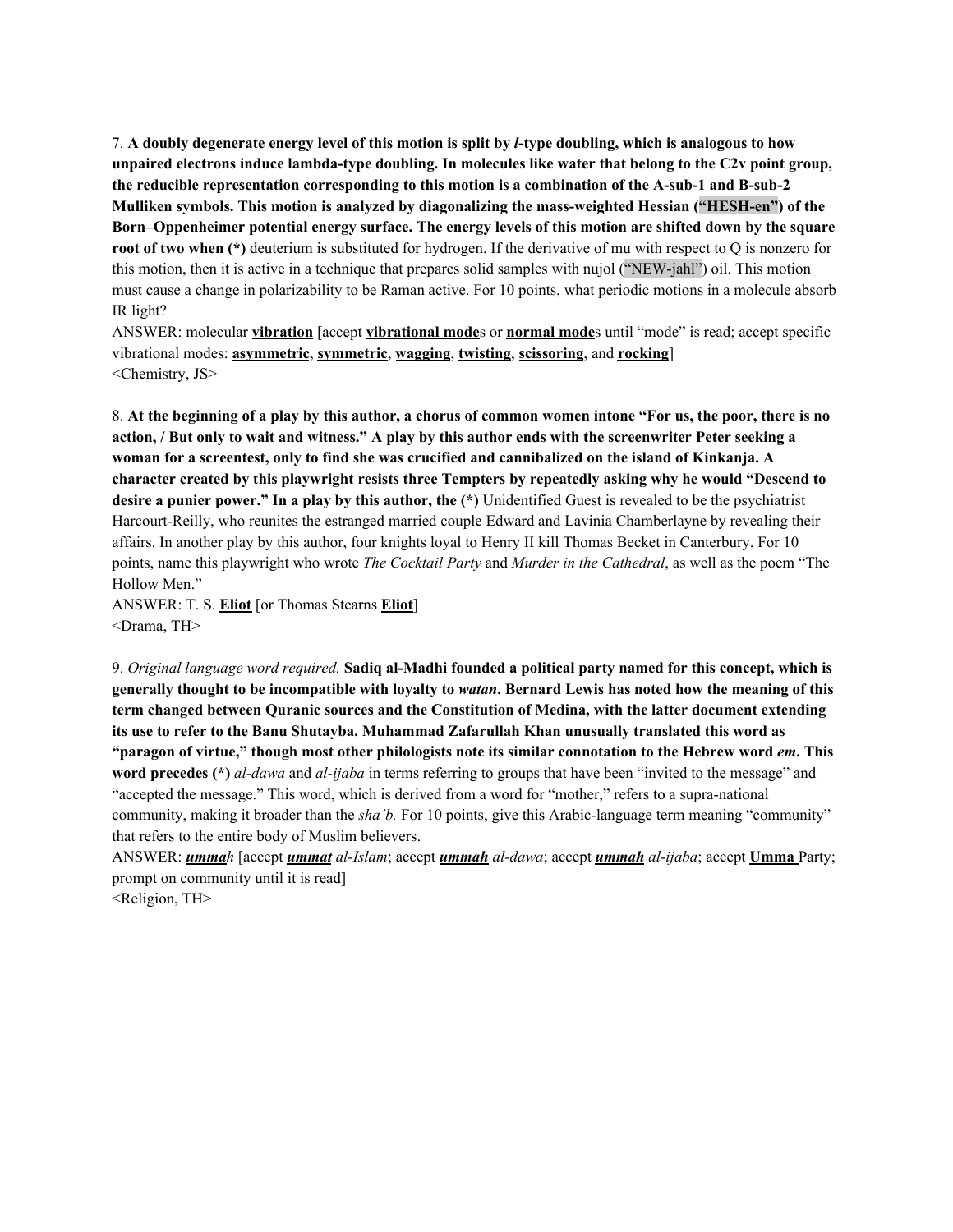10. **A 2009 book by David Eagleman on this phenomenon advocates the use of form constants and introspective reporting in developing third-party tests for it. The theories of disinhibited feedback and pathway convergence both seek to explain how inducers lead to concurrents in this phenomenon. Richard Cytowic proposed applying the theory of microgenesis to its emergence rather than the usual neurological theories of it. A theory by (\*)** Ramachandran and Hubbard posits that one form of this phenomenon arises from increased connectivity between the fusiform gyrus and the V4 area. Common types of this phenomenon include ordinal linguistic personification and its grapheme-color type. For 10 points, name this phenomenon in which stimulation in one cognitive or sensory pathway leads to experiences in another, exemplified by associating certain letters with colors.

ANSWER: **synesthesia** [accept grapheme-color **synesthesia** or any more specific answers that mention **synesthesia**; accept **ordinal linguistic personification** until "ordinal" is read] <Social Science: Psych, TH>

11. **A communist artist born in this country painted highly abstracted calligraphic poem-paintings he called** logograms. In 1965, an artist from this country painted male and female human femur bones with the colors of this country's flag and that of a larger neighbor, thus commenting on the arbitrary gendering of nation states. A pioneer of institutional critique from this country created an assemblage made up of hundreds of depictions of eagles in his *Department of Eagles*. A city in this country makes up the  $(*)$  middle third of the name of the radical arts group COBRA. This is the home country of Christian Dotremont ("doh-truh-MOH") and Marcel Broodthaers ("broh-TARS"), who alluded to an earlier painting from this country with a sign reading "This is not a work of art." For 10 points, name this country where a surrealist painter arguably invented conceptual art by employing the phrase "this is not a pipe" in his *The Treachery of Images*. ANSWER: **Belgium** [or **België**; or **Belgique**; or **Belgien**]

<Painting/Sculpture, TH>

12. **Cigar-shaped portions of this material were used to make dwellings at the pre-pottery village of Nemrik. Evidence from the Tell Brak dig house suggests that one civilization only built with this material during summer months. Neolithic dwellings at the Mehrgarh ("MAYR-gud") site in Pakistan were made of this** material. The Chogha Zanbil complex is made of this material, much like most of the other large structures of **the (\*)** Elamite civilization. The name of mastabas reference their usual construction out of this material. Most Sumerian structures were made of blocks of this material formed into a plano-convex shape strengthened with bitumen and reeds. In Sahelian architecture, structures made of this material are called banco, exemplified by the Great Mosque of Djenné. For 10 points, name this sundried building material used to make adobe structures. ANSWER: **mud**brick [accept **earth**; accept **loam**; accept **clay**; accept **adobe** until mentioned; prompt on bricks; reject "fired bricks" or "red bricks"]

<Historiography/Archeology, TH>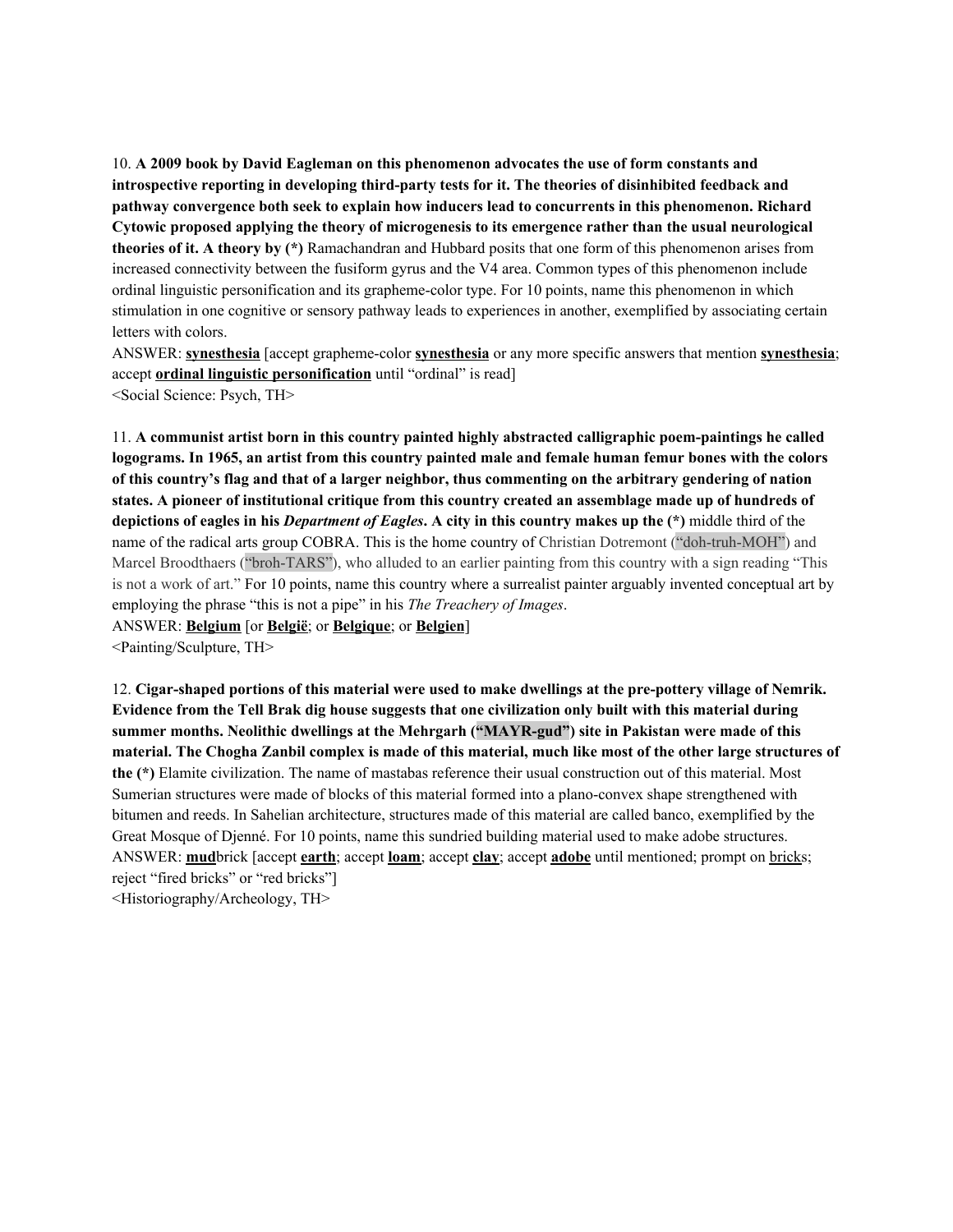#### *Note to moderators: please read the answer line carefully before reading the question.*

13. In one of these structures, L, M, and S proteins are anchored by their S domains, which contain the **CYL-I ("C-Y-L-one") segment and the "a"-determinant. BG505.SOSIP.664 was engineered to mimic a trimeric complex found in one of these structures. A myristoylated ("my-riss-TOY-ul-ay-ted") preS1 domain mediates the binding of proteins in one of these structures to the NTCP transporter. Amantadine and rimantadine target a protein that forms a proton channel in one of these structures, the (\*)** M2 protein. Furin cleaves gp160 into two glycoproteins that form part of one of these structures. Since hepatitis B virus lacks dedicated matrix proteins, this structure is formed from the direct interaction of the nucleo·capsid and membrane-bound proteins. For 10 points, name this outer lipid bilayer possessed by some viruses. ANSWER: viral **envelope**s [accept HBV **envelope**; accept HIV **envelope**; accept **viral membrane**s; accept **spike**s; prompt on ion channel or proton channel with "what structure does the ion channel form in?"; prompt on membranes, ER membranes, cell membranes, or plasma membranes by asking "what structure is derived from it?"; prompt on virus; prompt on HIV or human immunodeficiency virus; prompt on HBV or hepatitis B virus; prompt on influenza virus]

<Biology, JS>

14. A mute character inspired by this real-life person is traded for a piece of jade and has her story related by her sister Memory in Rikki Durcornet's novel The Jade Cabinet. Though this person did not write them, the "cut pages in the diary" document uncovered by Karoline Leach likely discussed a wish involving this person. A photo portrait by Julia Margaret Cameron depicts this person with her hand on her hip in front of some **vines in the guise of (\*)** Pomona. The first letter of each of the lines of the poem "A Boat Beneath a Sunny Sky" spell out this person's name. This person is shown in a shabby dress in a portrait "as a Beggar Child" and was often photographed along with her sisters Edith and Lorina by an author who took an 1862 rowboat trip with them. For 10 points, name this girl who may have inspired, and shares a first name with, the protagonist of *Through the Looking Glass*.

ANSWER: **Alice Liddell** [accept either underlined part; accept Alice **Hargreaves**] <Other Academic, TH>

15. A composer in this novel transcribes the snores of Edward Elgar and his aging mentor, with whom he composes a piece at the center of a later annual celebration. In this novel, a nuclear engineer and a gossip **columnist-turned-investigative journalist befriend each other while stuck in an elevator. After witnessing an** author push a critic to his death for a bad review, another character in this novel is unwillingly committed to **a retirement home in the section "The (\*)** Ghastly Affair of Timothy Cavendish." In this novel, Pacific sailor Andrew Ewing assists a stowaway Moriori man. Another section of this novel consists of an interview transcript with the replicant Sonmi-451, who is viewed as a deity by the residents of post-apocalyptic Hawaii in this novel's middle-most section. For 10 points, name this 2004 novel consisting of six nested stories, written by David Mitchell. ANSWER: *Cloud Atlas*

<Long Fiction, TH>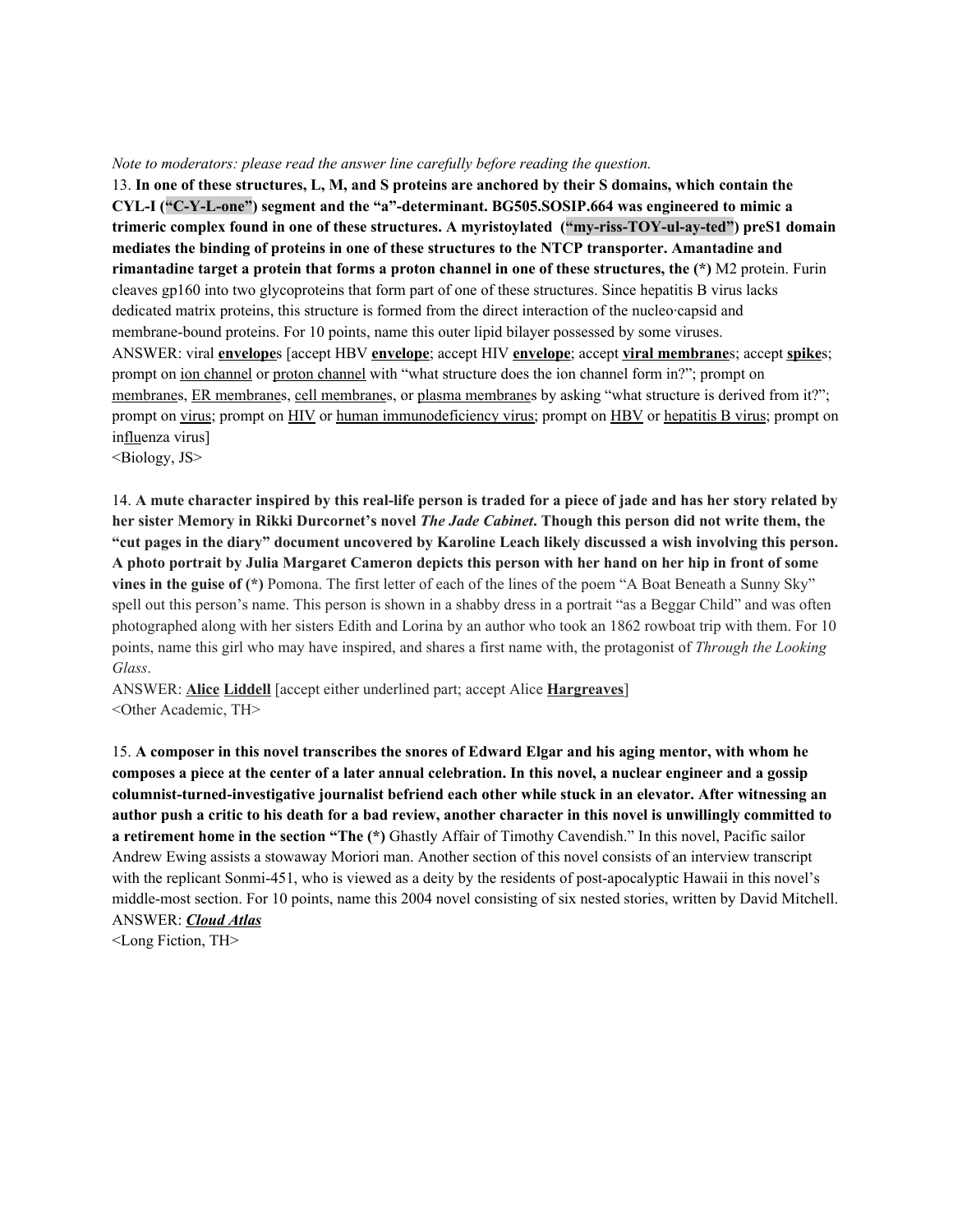16. **A paper by David Sachs claims that an earlier thinker committed the fallacy of irrelevance by equivocation of this concept with possession of a "balanced soul." After forbidding all ordinary definitions of** this concept in frustration, one man rhetorically asks how he can know what twelve is without saying it is two times six or three times four. Series of three "proofs" for why one should pursue this concept are an appeal to **(\*)** psychological health and the two seemingly redundant "pleasure" proofs. Near the beginning of a dialogue, Cephalus and Thrasymachus's ("thruh-SIM-uh-kus") definitions of this concept as paying one's debts and the "interest of the stronger" are dismissed by Socrates. In that dialogue, Glaucon claims that anyone with the Ring of Gyges ("JYE-jeez") would *not* act in this way. For 10 points, the *Republic* seeks to define what concept by describing characteristics of an ideal city-state?

ANSWER: **justice** [accept being **just** or acting **justly**; accept *dikaiosyne*; prompt on virtue] <Philosophy, TH>

17. In European black magic traditions, a specific type of these objects are used to make "Thieves' candles," **which ignite from thought alone and can induce sleep. The Edo people of Benin make small cylindrical** "altars" dedicated to these objects, which were believed to be the roots of individuals' success. One of these body parts removed from a hanged murderer can be dried out and used to make a hexed object known as one **of these "of Glory." Legendarily, both (\*)** the Kyrgyz culture hero Manas and Genghis Khan were born with a blood clot on this body part. The protective *hamsa* amulet popular in the Middle East depicts one of these objects and is believed to ward off the Evil Eye. In Inuit myth, Sedna removed bits of this body part to make the whales and seals. For 10 points, the Norse god Tyr is depicted missing what body part as a result of Fenrir's aggression? ANSWER: human **hand**s [accept the **palm** of the hand; accept **Hand of Glory**; accept **finger**s; accept babies' **hands** or **finger**s]

<Mythology, TH>

#### Note to moderator: look at the list of notes that appear in this question. When reading the notes, pause briefly at *each comma but do not pause between notes separated by hyphens.*

18. Composer and type of piece required. In a notable moment in the fourth of these pieces, the violins sustain sixteenth notes while a voice leaps down a twelfth to a low E-sharp on the word "death" before leaping upward almost two octaves to land on a high D on the word "murderer." The autograph on the 61st of these pieces is used by musicologists in dating other examples of these works. The soprano line from an excerpt of one of these pieces begins with the following melody: (read slowly) F, F-D, F, F-D, F, G, G, B-flat. The formal **innovations of Erdmann Neumeister and a Martin (\*)** Luther chorale inspired the 80th of these pieces, "Ein feste Burg." While working as kantor in Leipzig, their composer completed three cycles of 58 of these pieces, including one that features the aria "Sheep may safely graze." For 10 points, name this type of work for choir and instrumental accompaniment by the composer of the *St. Matthew Passion*.

ANSWER: **cantata**s by Johann Sebastian **Bach** [accept **Bach cantata**s; prompt on cantatas by asking "by what composer?"; prompt on aria by asking "what larger piece is that aria a part of?"] <Classical Music, TH>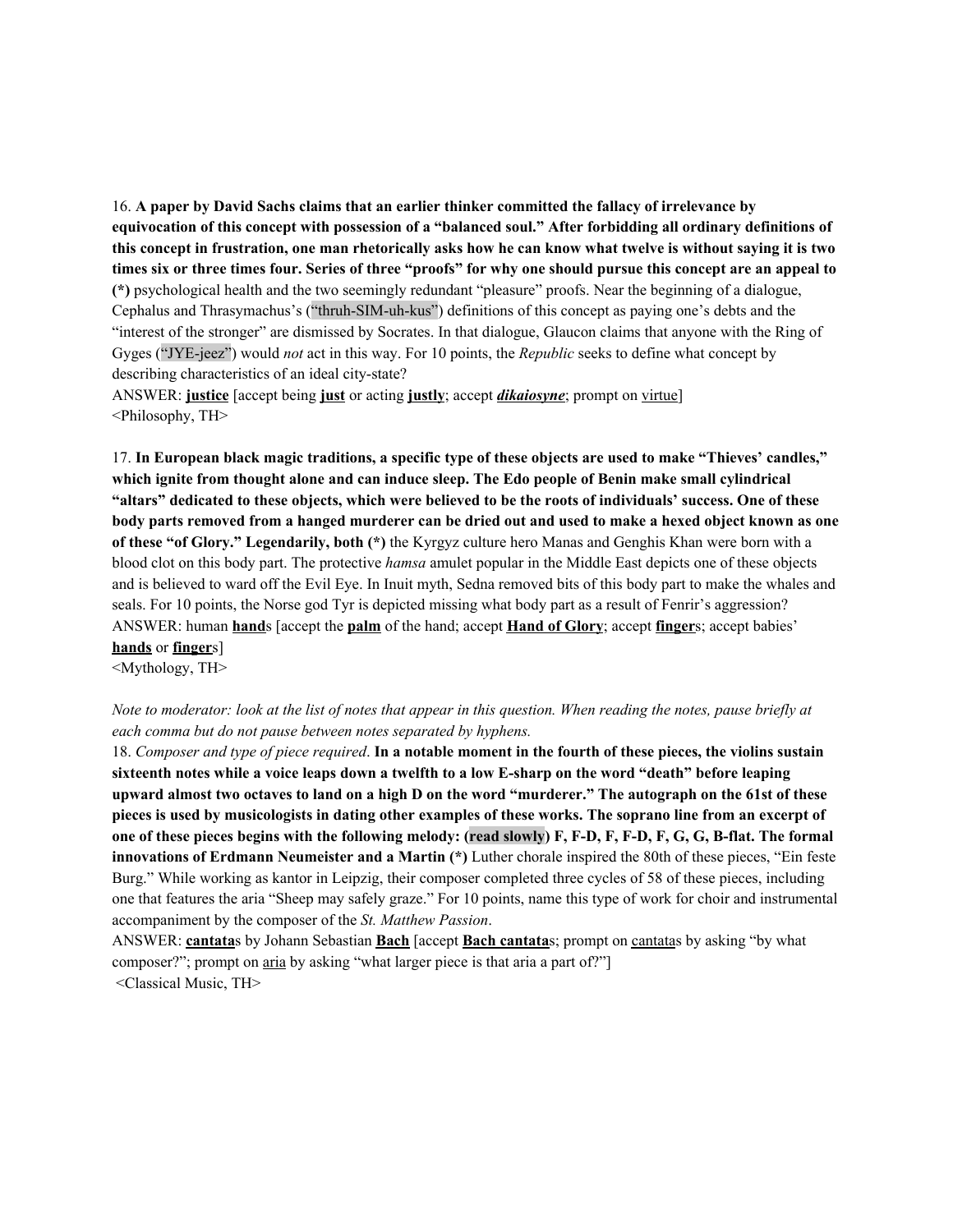19. An erotic poem in this language describes a "hilltribe girl" jostling a shell necklace hanging from a vine **while making love on makeshift bedding in a cucumber garden; that poem was written by a mysterious poetess whose name translates as "knowledge" or "science." Andrew Schelling's collection** *Dropping the Bow* translates many love poems in this language, including a set of a "hundred stanzas" by an author who is believed to be either a king or well-known philosopher. A poem in this language closes with its narrator **declaring "mayst thou never [...] be parted from the (\*)** lightning" to the title figure, which "delays on this peak and that" on its way to Alaka ("UH-luh-kuh"). That poem in this language centers on a yaksha exiled on a mountain who asks a passing cloud to report his status to his far away wife. *The Cloud Messenger* was written in, for 10 points, what language used by the Indian poets Amaru ("UH-muh-roo") and Kālidāsa? ANSWER: **Sanskrit** [or **Sa**ṃ**sk**ṛ**tam**] (The first clue refers to the poet known alternatively as Vijjā, Vidyā, or Vijjakā.)

<Poetry, TH>

20. **With no boundary, the expansion of this equation's Green's function has a radial term equal to r-sub-less-than to the** *l***-power over r-sub-greater-than to the** *l***-plus-one-power. Green's reciprocity theorem is proven by considering solutions to this equation for two different configurations. Two instances of this** equation are written in chalk in a black box surrounded by blue on the cover of the Fourth Edition of **Griffiths'** *Introduction to* **(\*)** *Electrodynamics*. For the vector potential, this equation's source term is the current density. Derived by plugging the electric field expressed as the gradient of a potential into the differential form of Gauss's law, this inhomogeneous equation is ubiquitous in electrostatics. For 10 points, name this equation that, when charge density is zero, reduces to Laplace's equation.

ANSWER: **Poisson**'s equation

<Physics, LM>

21. In some East Asian countries, this product is sold inside a J-shaped object called *jipangyi*, the Korean word for "cane." A type of this product from Ecuador is made by spinning thin metal bowls called *paila*. A vendor of this product on Penn State's University Park campus claims that Bill Clinton is the only person to have ever been allowed to modify the way it is sold there. Turkish vendors of a stretchy variety of this **product made with (\*)** mastic often whip it out of customer's hands at the last minute. A novelty type of this product from Germany is shaped like spaghetti. Despite containing an incompatible diacritic and digraph, the name of a famous brand of this product was originally chosen to sound Danish. In 2005, a different company changed its logo to highlight the 31 types of this product they sold. For 10 points, name this product sold in varieties like rocky road and cookies 'n cream.

ANSWER: **ice cream** [accept **soft serve**; accept **gelato**; accept **frozen yogurt** or **fro-yo**; accept *dondurma*; accept *helado de paila*; prompt on Spaghettieis; prompt on dairy; prompt on cream; prompt on corn by asking, "what product fills the corn?"] (Bill Clinton is said to be the only person allowed to mix flavors at the Penn State Creamery. The Danish-sounding brand is Häagen-Dazs, and the company with 31 flavors is Baskin-Robbins.) <Geography, AP>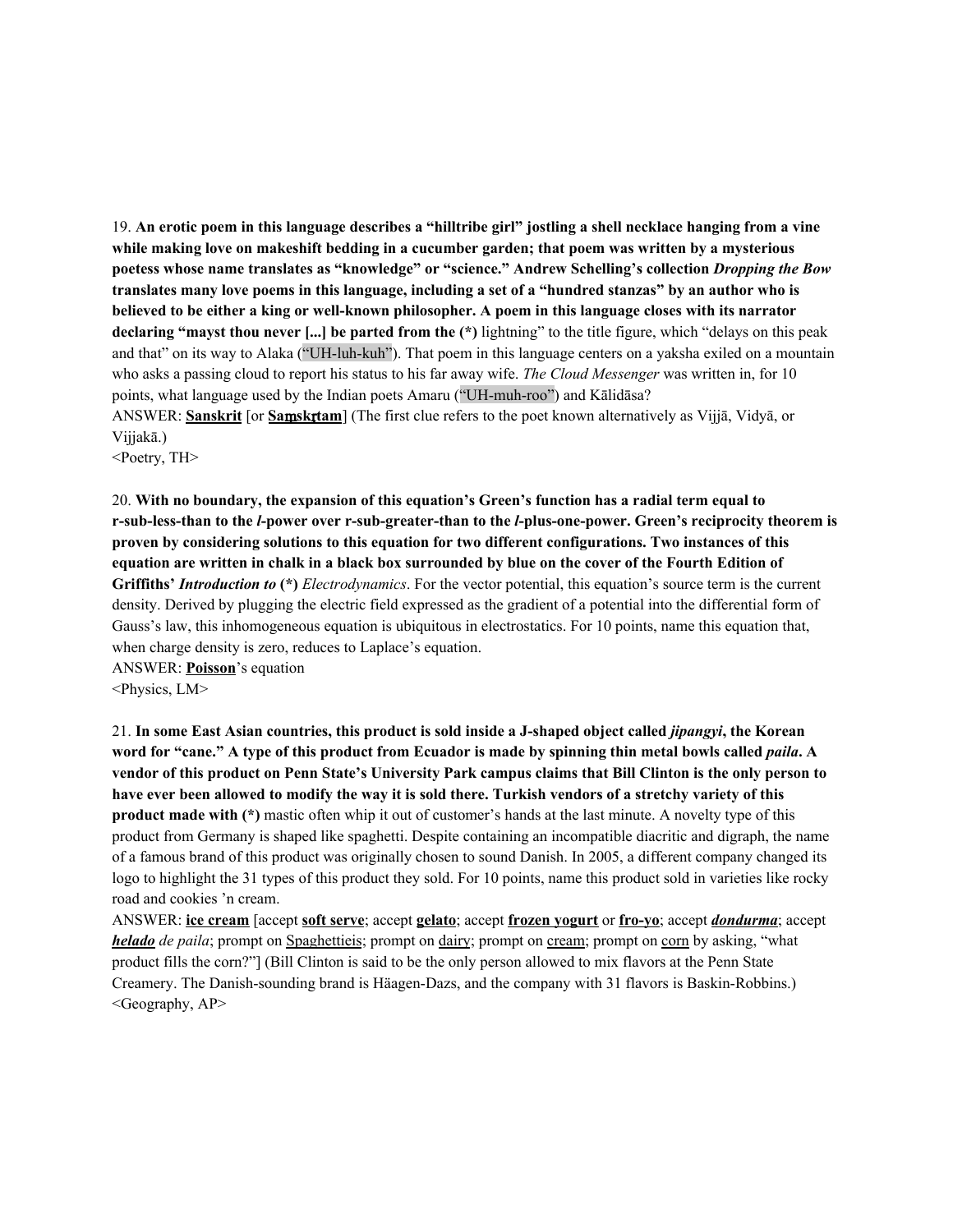22. **A ruler from this dynasty expelled merchant Robert Hunter after he failed to purchase the steamship** Express. That ruler from this dynasty repelled an invasion with aid from Lady Mo, on whom he bestowed the title Suranari. Attempts to centralize finances by a ruler from this dynasty ended in the Front Palace Crisis engineered by the House of Bunnag. A ruler from this dynasty developed a complex system of honorifics with **a name meaning "royal words" and formed the (\*)** *Thammayut* order of Buddhism. The British signed the unequal Burney and Bowring Treaties with this dynasty, whose territory was sacked during the Haw Wars. The reign of Taksin preceded this dynasty, whose members include Bhumibol Adulyadej. For 10 points, name this current ruling dynasty of Thailand, which has had ten kings take the name Rama. ANSWER: **Chakri** dynasty [accept Ratchawong **Chakkri**] (The honorific system is *rachasap*.)

<Post-500 World History, GP>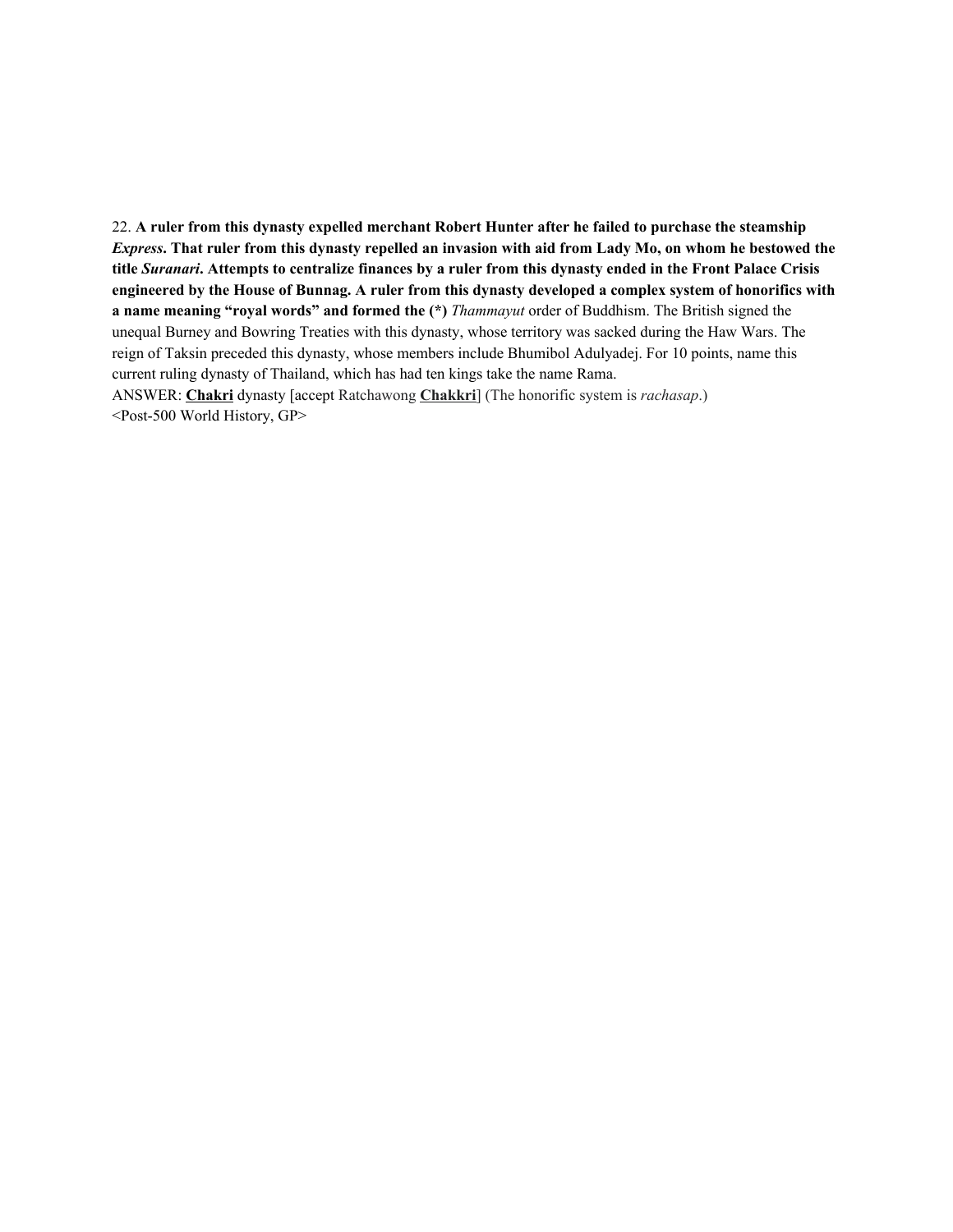#### Bonuses

1. *Two answers required.* Though neither is Tajikistan, the Sokh enclave of one of these countries within the other has a population of which ninety-nine percent is ethnically Tajik. For 10 points each:

[e] Name these two enclave-containing central Asian countries that share the Fergana Valley with Tajikistan. Their capitals are Tashkent and Bishkek.

ANSWER: **Uzbekistan** AND

#### **Kyrgyzstan**

[h] In 2011, India leased (emphasize) *this corridor* to Bangladesh to grant access to the Dahagram–Angarpota enclave from mainland Bangladesh, which due to a 2015 resolution is still the only enclave between the two countries.

ANSWER: **Tin**-Bigha Corridor [or **Teen**-Bigha Corridor]

[m] This narrow corridor belonging to Afghanistan completely separates Tajikistan from Pakistan. Afghanistan shares a small land border with China along this region between the Pamir and Karakoram mountains.

ANSWER: **Wakhan** Corridor

<Geography, TH>

2. In Akhil Sharma's introduction to this novel, the title character's position in the Indian Administrative Service is likened to being a movie star. For 10 points each:

[h] Name this Upamanyu Chatterjee novel in which the title character spends much of his time in the parochial town of Madna smoking, masturbating, and reading Marcus Aurelius.

#### ANSWER: *English, August*

[m] *English, August* opens with Agastya's friend telling him he's "going to get hazaar fucked in Madna" while they smoke in New Delhi. This 2017 novel focusing on Anjum, a Muslim *hijra*, is set in New Delhi and Kashmir.

## ANSWER: *The Ministry of Utmost Happiness* (by Arundhati Roy)

[e] A blurb from the NYRB edition of *English, August* draws parallels between it and this John Kennedy Toole slacker novel centering on obese New Orleans pseudo-intellectual Ignatius J. Reilly.

## ANSWER: *A Confederacy of Dunces*

<Long Fiction, JS>

3. This party took its name from a peasant guerrilla leader who supported the Liberal general José María Moncada in the non-Brazilian Constitutionalist War. For 10 points each:

[e] Name this left-wing political party that took power in Nicaragua in 1979.

ANSWER: **Sandinista**s [or **Sandinista** National Liberation Front; accept **FSLN**; accept Frente **Sandinista** de Liberación Nacional]

[m] After the Sandinistas ousted Anastasio Somoza Debayle, he tried to flee to Miami with his family's caskets, but was denied entry, so he accepted this leader's invitation. Atrocities committed by this leader's secret police are detailed in over 700,000 documents discovered by Martin Almada known as the Archives of Terror.

ANSWER: Alfredo **Stroessner** [or Alfredo **Stroessner** Matiauda]

[h] Servicemen in the National Guard under Somoza were trained by this institution that trained many anti-Communists including Hugo Banzer and Leopoldo Galtieri. This institution is based in Fort Benning, Georgia. ANSWER: US Army **School of the Americas** [or **SOA**; accept **WHINSEC** or **Western Hemisphere Institute for Security Cooperation**]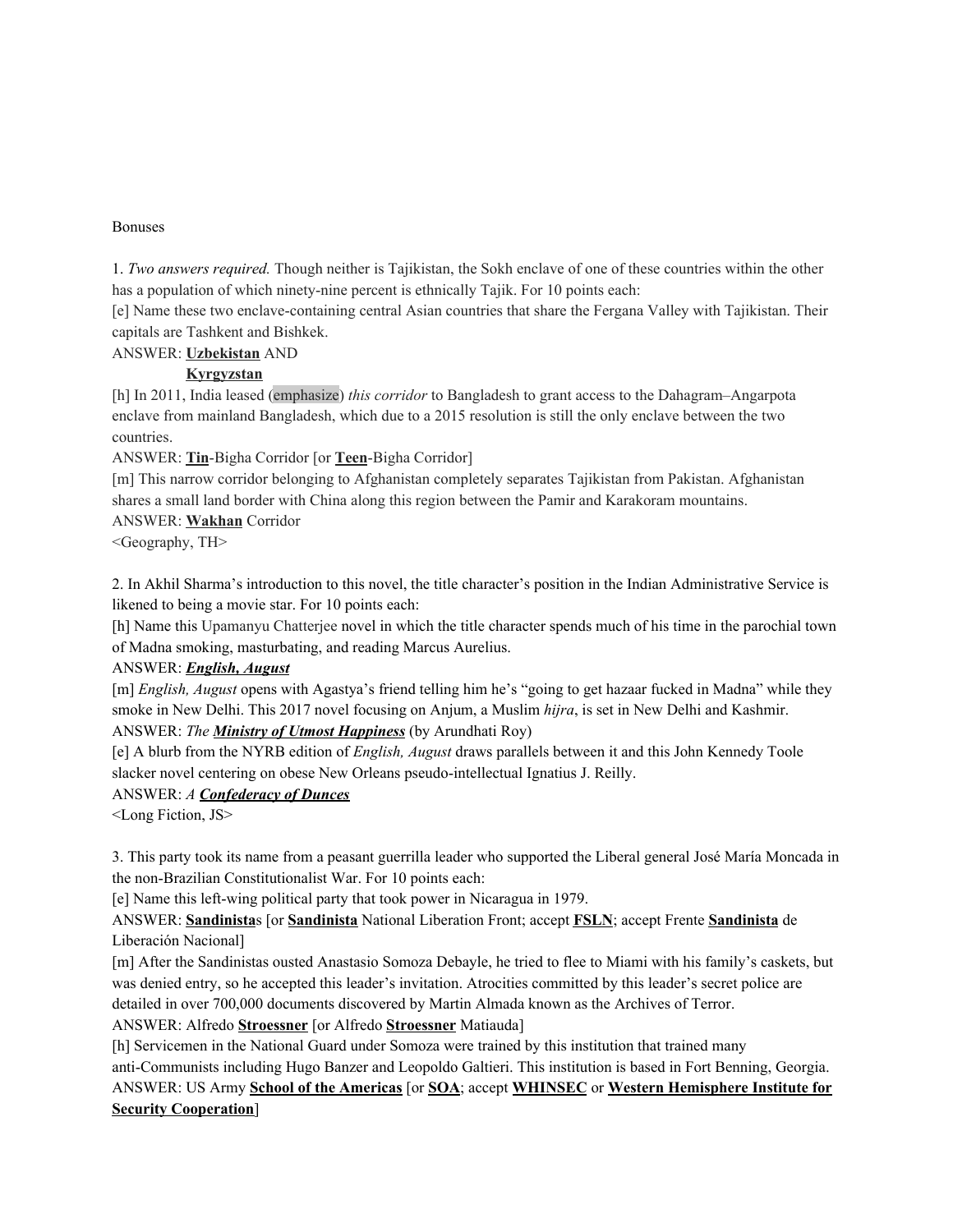<Post-500 World History, GP>

4. This thinker extended Ferdinand de Saussure's ("soh-SOOR'z") conception of the sign in his elucidation of the content and expression planes in his *Prolegomena to a Theory of Language*. For 10 points each:

[h] Name this linguist who, along with Hans Uldall, applied structuralist theories to language in what he called "glossometrics." This thinker's conception of signs as being manifested in both form and content influenced the Copenhagen School of linguistics.

ANSWER: Louis Trolle **Hjelmslev** ("YELM-slev")

[e] Hjelmslev was a major figure in the development of this field, which studies signs. Roland Barthes ("bart") and Umberto Eco have also made contributions to this field.

ANSWER: **semiotic**s [prompt on semantics]

[m] In his *Prolegomena*, Hjelmslev calls raw "not-yet-signs" out of which new signs can be formed "figurae," a term that has been compared to this term coined by Lévi-Strauss to refer to terms like *mana* and *oomph*. These terms lack referents and are said to "absorb" rather than "project" meaning.

ANSWER: **floating signifier**s [accept **empty signifier**s; prompt on signifiers]

<Social Science: Linguistics, TH>

5. This thinker's work as a courtesan may have informed her progressive views on gender equality and her naturalistic metaphysics, in which romantic love is considered the ethical ideal. For 10 points each:

[h] Name this philosopher and *salonnière* during the reign of Louis XIV who defended libertinism as a valid lifestyle in her book *The Coquet* ("ko-KAY") *Avenged*.

ANSWER: Ninon de **Lenclos** ("lawn-CLO") [or Anne de **l'Enclos**; or Ninon de **Lanclos**]

[m] Because of the centrality of pleasure to her conception of ethics, de Lenclos is considered to be a key figure in the 17th-century revival of this school of thought. The tetrapharmakos was an aphoristic ethical code attributed to this school's ancient practitioner Philodemus.

ANSWER: **Epicurean**ism [accept Neo-**Epicurean**ism]

[e] Another female French philosopher of the early modern period was Jacqueline, a Port-Royal nun who wrote an early work of pedagogical thought in her *A Rule for Children* and had this surname. Her more famous brother with the same surname names a "wager" concerning the existence of God.

ANSWER: **Pascal** [accept Jacqueline **Pascal** or Blaise **Pascal**]

<Philosophy, TH>

6. In 2005, Brown et al. first observed these stars, which were theoretically predicted by Hills in 1998. For 10 points each:

[h] Name these stars traveling faster than the galactic escape speed. Although the spatial and velocity distribution of these stars overlaps with runaway stars, these stars originate from an interaction with a massive black hole.

ANSWER: **hypervelocity** stars [prompt on high-velocity stars]

[m] A star's tangential velocity in kilometers per second equals 4.74 times this quantity, measured in arcsecond per year times distance. Barnard's star has the largest known value for this quantity.

ANSWER: **proper** motion

[e] The radial velocity of a star is found by measuring the degree of this effect, which causes redshift or blueshift. ANSWER: **Doppler** effect

<Other Science: Astronomy, TH>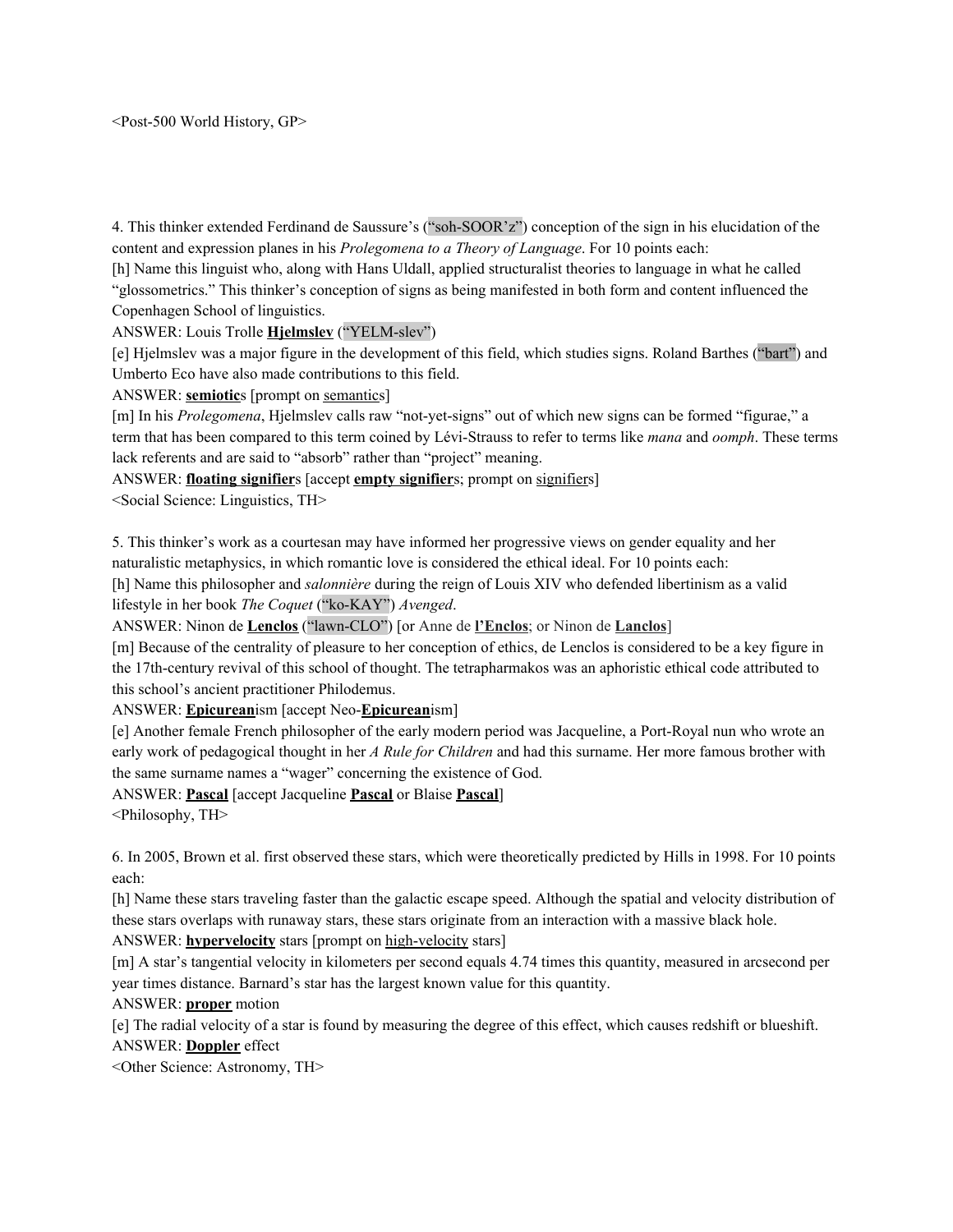7. Name the following jazz musicians whose tracks were covered by contemporary English artists on Blue Note Records' 2020 collection *Re:imagined*, for 10 points each:

[e] The collection features Mr. Jukes' cover of this musician's song "Maiden Voyage," which was originally written on an airplane napkin as a cologne ad jingle. Poppy Ajudha added lyrics to her cover of this musician's instrumental "Watermelon Man."

ANSWER: Herbie **Hancock** [acept Herbert Jeffrey **Hancock**]

[m] The first cover released was Ezra Collective's version of "Footprints," a song this saxophonist wrote for Miles Davis's Second Great Quintet before releasing his album *Speak No Evil* through Blue Note.

#### ANSWER: Wayne **Shorter**

[h] The collection features two songs from *Mode for Joe*, an album by this hard bop tenor saxophonist who introduced Kenny Dorham's "Blue Bossa" as a standard on his album *Page One*.

#### ANSWER: Joe **Henderson**

<Other Arts: Auditory, AP>

8. Beaumont et al. demonstrated the *de novo* evolution of this strategy in *Pseudomonas fluorescens* subjected to fluctuating selection imposed by an exclusion rule and a bottleneck. For 10 points each:

[h] Name this strategy that reduces the variance of rewards, at the price of a reduction in the mean reward.

Stochastic phenotype switching is characteristic of this strategy.

#### ANSWER: **bet-hedging**

[e] Dan Cohen used a bet-hedging model in his classic study of strategies for this process in desert annual species. Seeds remain dormant until gibberellins induce endosperm breakdown, kicking off this process.

ANSWER: **germination** [accept word forms like **germinate** or **germinating**; accept **sprout**ing]

[m] Models of germination and other behavior that account for limits to growth formulate the problem into a game and look for one of these strategies. Maynard Smith and Price defined these strategies as those that could not be invaded by any rare alternative strategy.

ANSWER: **evolutionarily stable** strategy [or **ESS**; accept **evolutionary stable** strategy; prompt on stable strategy]  $\leq$ Biology, LL $>$ 

## Note to moderator: some of the words in the third part of this bonus have no "correct" pronunciation. It is up to the *reader to give their own verbal best guess/interpretation*.

9. A poet of this ethnicity wrote of waking "to CFCs humming out of coils" and "all day digging … bones out of the Syrian desert" in the title poem of his 2016 Pulitzer-winning collection *Ozone Journal*. For 10 points each:

[h] Name this ethnicity. Extremely minimalist poems by a different poet of this *paternal* heritage include one that doubles the digraph "gh" in the word "light" and another one entirely consisting of the letter "m" with four legs. ANSWER: **Armenian**-American [or **Hayer**; accept **Armenia** or **Hayastan**]

[m] The author of *Ozone Journal*, Peter Balakian, studied this poet's final collection, *The Far Field*. In his most famous poem, this Michigan-born poet wrote of a whisky-drunk father beating "time on my head / With a palm caked hard by dirt."

ANSWER: Theodore **Roethke** ("RET-kee") (The poem is "My Papa's Waltz.")

[e] In a 2007 interview, Aram Saroyan said he was inspired to write one-word poems like "aaple," "eyeye," and "lighght" by this poet of *Tender Buttons*, who wrote "A rose is a rose is a rose is a rose."

ANSWER: Gertrude **Stein**

 $\leq$ Poetry, AP $>$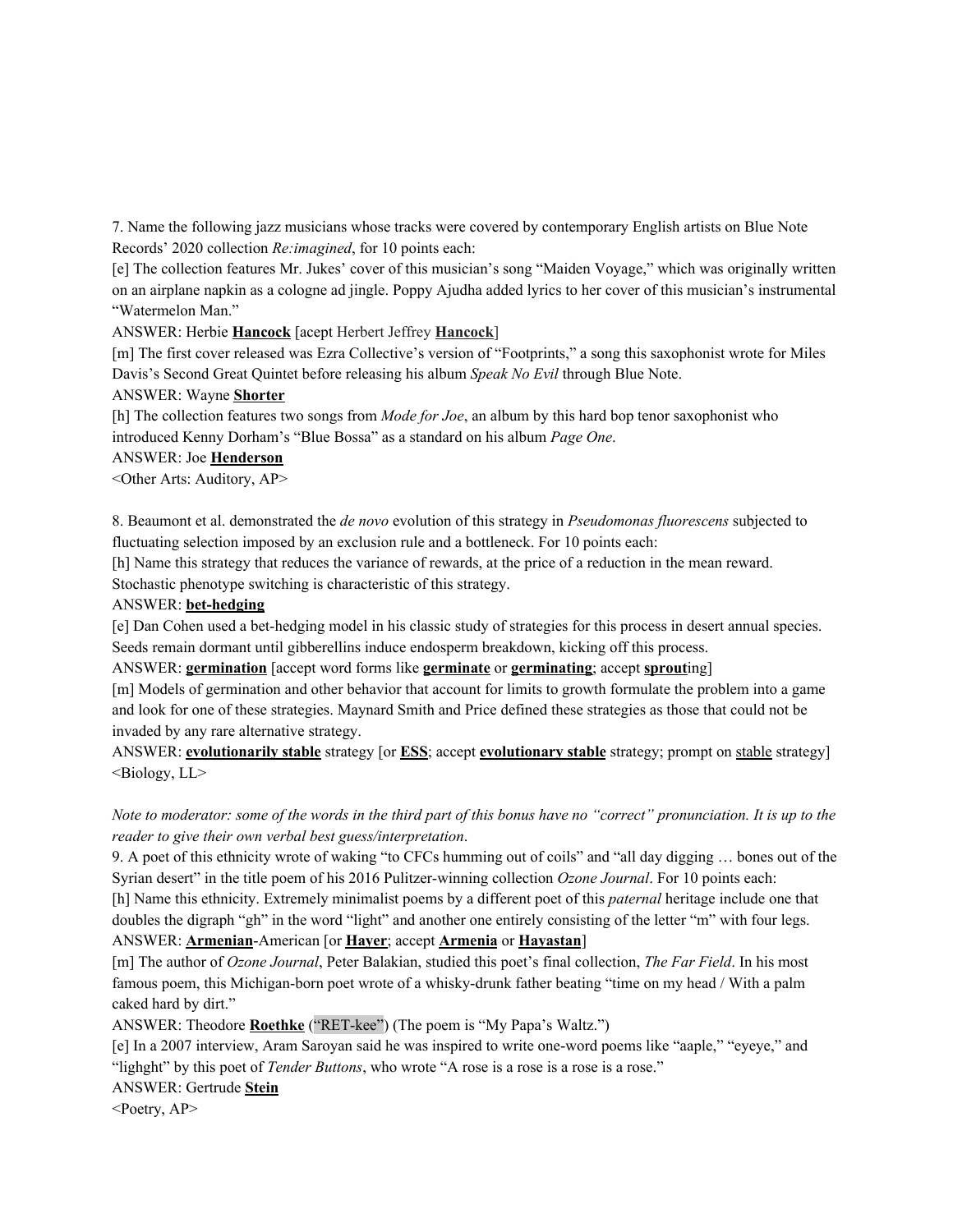10. Answer the following about the history of the first planned colonial city in America, for 10 points each:

[h] In this city, three regicides of Charles I sought refuge in Judges Cave. The Nine Square Plan was the plan for this city, which was the capital of a theocratic colony that was governed under the "Fundamental Agreement." ANSWER: **New Haven**, Connecticut

[e] Members of a slave revolt aboard this Spanish ship were imprisoned in New Haven during their initial trial. The slaves aboard this ship won their freedom at the Supreme Court while represented by John Quincy Adams. ANSWER: *La Amistad*

[m] Yale student David Bushnell invented this craft, the world's first submersible vehicle used in combat. This craft was destroyed before it could place explosive charges on British warships in New York Harbor during the Revolutionary War.

ANSWER: *Turtle* [accept *American Turtle*] <US History, ZK>

11. American-based journalist Jawar Mohammed has rallied the Qeerroo ("KAY-roh") separatist movement in this country. For 10 points each:

[e] Name this country rocked by protests in June 2020 after popular musician Hachalu Hundessa, an activist for its Oromo ethnic group, was shot to death in Addis Ababa.

# ANSWER: **Ethiopia**

[m] This first Oromo prime minister of Ethiopia and recipient of the 2019 Nobel Peace Prize alleged that Hachalu's murder was intended to distract his government from constructing the Grand Ethiopian Renaissance Dam.

ANSWER: **Abiy Ahmed** Ali [accept either underlined part]

[h] Abiy denounced a 2020 election held in this region that resulted in a landslide win for its People's Liberation Front. In November 2020, Abiy proposed to designate that group as a terrorist organization and ordered a military offensive in this region.

ANSWER: **Tigray** Region [accept **Tigray** People's Liberation Front; prompt on TPLF] <Current Events, AP>

12. One character in this novel repeatedly smashes his head against a hickory tree after confronting his wife's lover Andre in his front yard. For 10 points each:

[h] Name this 2018 novel about the disintegrating relationship between newlyweds Roy and Celestial as a result of Roy's prison sentence on a false rape accusation.

ANSWER: *An American Marriage* (by Tayari Jones)

[m] *An American Marriage* concerns a Black man incarcerated in Louisiana, much like this Ernest Gaines novel in which the death row inmate Jefferson is mentored by Grant and Father Ambrose before being executed.

ANSWER: *A Lesson Before Dying*

[e] *An American Marriage* is largely set in Georgia, the setting of *The Third Life of Grange Copeland* by this Black author who also wrote *The Color Purple*.

ANSWER: Alice **Walker** [or Alice Malsenior Tallulah-Kate **Walker**] <Long Fiction, WG>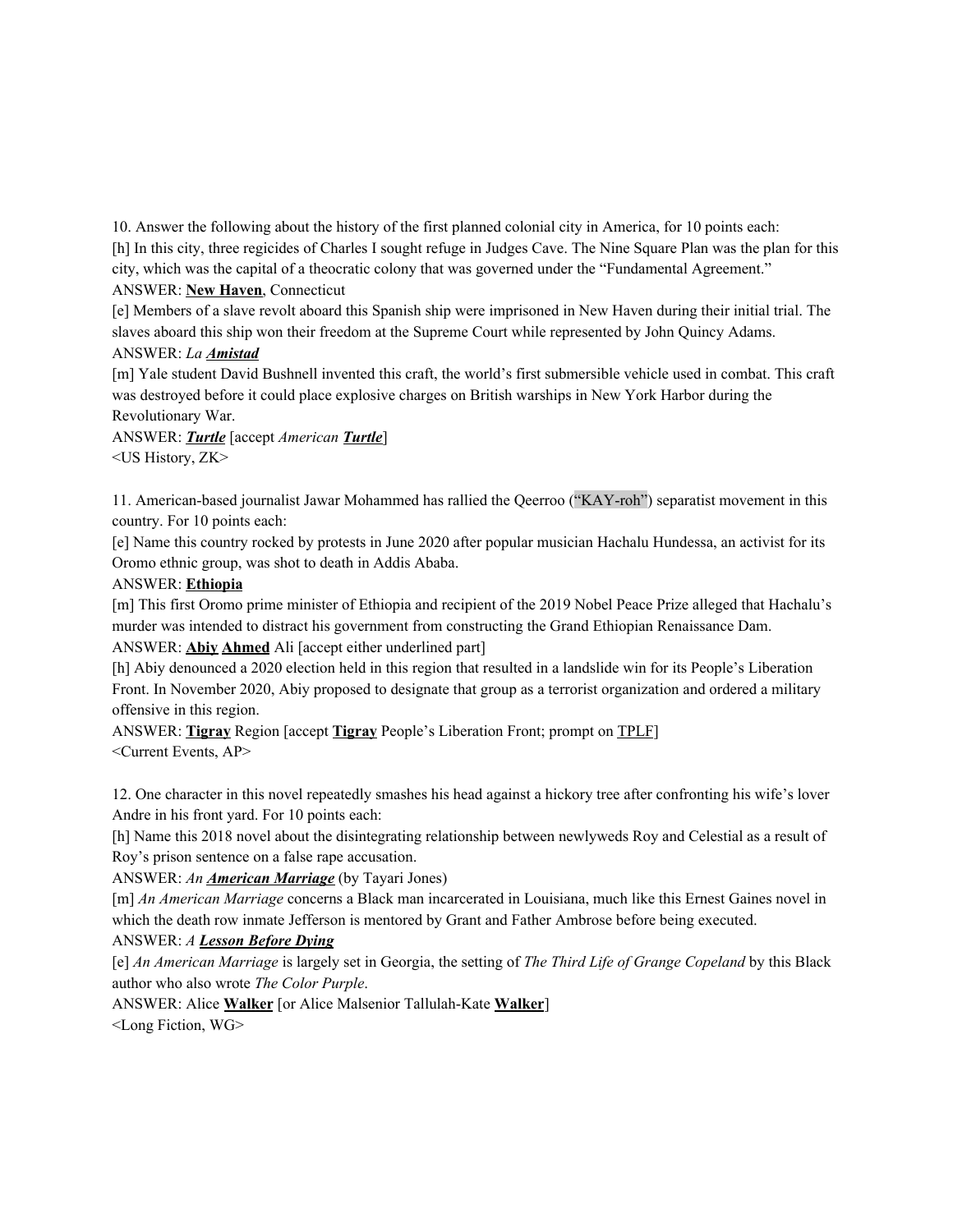13. Though this substance has recently been embraced by the Western alternative medicine and recreational drug communities, it has been central to the religion of the Peruvian Urarina people for centuries. For 10 points each: [m] Name this psychoactive substance made from the caapi vine and the chacruna shrub. It is widely employed in rituals from the indigenous shamanistic religions of the Amazon Basin.

ANSWER: **ayahuasca** [accept **spirit vine** or **vine of the soul** or answers mentioning both the a **vine** and the **spirit** or **soul**]

[h] Ayahuasca consumption is the central ritual of this syncretic religion started by rubber worker Mestre Irineu ("ee-ree-NAY-oo") in the Brazilian state of Acre. This religion combines spiritism, Christianity, and indigenous African and South American traditions.

#### ANSWER: **Santo Daime**

[e] Santo Daime, like Candomblé and Santeria, combines various indigenous traditions and animism with what large branch of Christianity?

ANSWER: Roman **Catholic**ism [accept the **Catholic** Church]

<Religion, TH>

14. Answer these questions about Franz Schubert's tendency to write harmonies based on the circle of thirds. For 10 points each:

[m] Schubert used a descending C, A-flat, E, C harmony in an F major chamber piece for this many musicians. A sixteen year old Felix Mendelssohn composed an acclaimed E-flat major piece for this many string players. ANSWER: **eight** [accept string **octet**]

[e] Schubert used a circle of thirds progression in measures 181 through 240 of his C Major, "Great" ninth work in this genre. Schubert left his eighth one of these pieces unfinished at his death.

ANSWER: **symphony** [accept Great C-Major **Symphony**; accept Unfinished **Symphony**]

[h] Each of the four movements in this Schubert piece end in a key that forms a major circle of thirds. This piece, which is played completely *attacca*, was transcribed for piano and orchestra by Franz Liszt, who often played it as a showpiece.

## ANSWER: *Wanderer Fantasy* [accept **Fantasie in C Major**, Op. 15]

<Classical Music, TH>

15. In his biography of this king, David Carpenter claims that we know more about this monarch's personal views than his contemporaries because copies of his personal letters survive on rolls kept by the chancery. For 10 points each:

[m] Name this relatively easy-going English king whose reign saw the building of Salisbury Cathedral and Westminster Abbey. This king was deposed by Simon de Montefort, who led the 1258 revolt against him. ANSWER: **Henry III** [accept **Henry of Winchester**; prompt on Henry]

[e] Part of the reason for the revolt against Henry was his financially draining bid to place his son Edmund Crouchback on this island's throne. A revolt on this island against Charles of Anjou was known as its "vespers." ANSWER: **Sicily** [accept **Sicilian** Vespers]

[h] This Benedictine monk from St. Albans repeatedly chided Henry III in his *Chronica Majora*, an often inaccurate but richly illustrated universal history of the world. This historian baselessly claimed that King John sent a delegation to the Almohad caliph offering to convert England to Islam and become a vassal state.

ANSWER: **Matthew Paris** [accept either underlined name; accept **Matthew** of **Paris**]

<Post-500 European History, TH>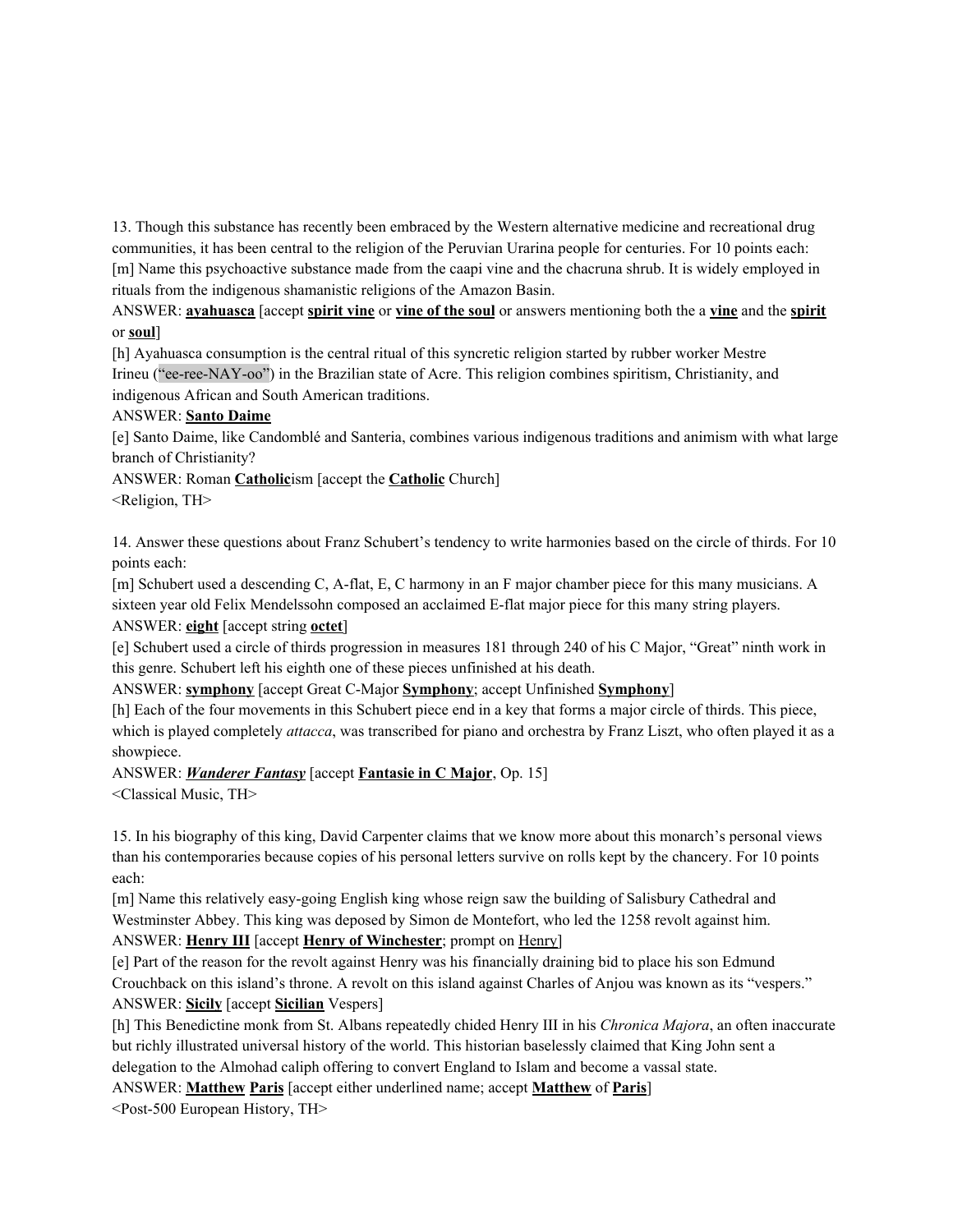16. A garment developed in this country features five buttons representing the branches of the government and four pockets representing the four virtues of propriety, justice, honey and shame. For 10 points each:

[e] Name this country where individuals wore a type of tunic suit named for Mao or Zhongshan as a symbol of proletarian unity.

ANSWER: **China** [or People's Republic of **China**; accept **PRC**]

[m] This type of body-hugging dress was popularized by Chinese socialites such as First Lady Wellington Koo during the Republic of China era. Its Manchu origin is reflected in its name meaning "banner gown."

#### ANSWER: **qipao** [or **cheongsam**]

[h] The Chinese *doudou* bodice is similar to the *yếm*, a type of undergarment worn with this national garment of Vietnam, once worn by both sexes but now worn primarily by women. This garment consists of a long split tunic worn over trousers.

ANSWER: *áo dài* [prompt on *áo*] <Other Arts: Visual, LL>

17. Answer these questions about neoclassical sculptors who created noted busts, for 10 points each:

[e] This Italian derived a bust of Napoleon from his giant marble statue *Napoleon as Mars Pacificus*. His classical subjects include *Psyche Revived by Cupid's Kiss* and *The Three Graces*.

#### ANSWER: Antonio **Canova**

[m] This Frenchman traveled to the early United States to sculpt busts of Washington and Jefferson from life and depicted a smiling Voltaire in another work. This artist used bronze to depict a shivering woman in *La Frileuse* ("free-LOOZ").

## ANSWER: Jean-Antoine **Houdon**

[h] The discomfort of Crohn's disease and recurring nightmares inspired this German-Austrian artist's series of "character heads," which feature exaggerated and often pained expressions. This artist attempted to depict the 64 "canonical grimaces" with works like *The Beaked Man* and *The Incapable Bassoonist*.

## ANSWER: Franz Xaver **Messerschmidt**

<Painting/Sculpture, TH>

18. This approach begins by taking in a point cloud and then builds Rips or Čech complexes. For 10 points each: [h] Name this approach that looks for features in data sets by computing a persistence module, which is uniquely decomposed into a barcode. The barcodes produced by this approach are then visualized to determine what features are persistent, rather than just noise.

## ANSWER: **TDA** [or **topological data analysis**]

[m] The Rips or Čech complexes in TDA are sets of these structures that, for a dimension *n*, are the convex hull of *n* plus one points. These structures in zero, one, and two dimensions are points, lines, and triangles, respectively. ANSWER: **simplex**es [or **simplices**]

[e] A barcode is a persistent structure analogous to a Betti number. The first Betti number is two for this shape obtained from revolving a circle around an axis outside of the circle.

ANSWER: **torus** [prompt on coffee cup; prompt on doughnut]

<Other Science: Mathematics, JS>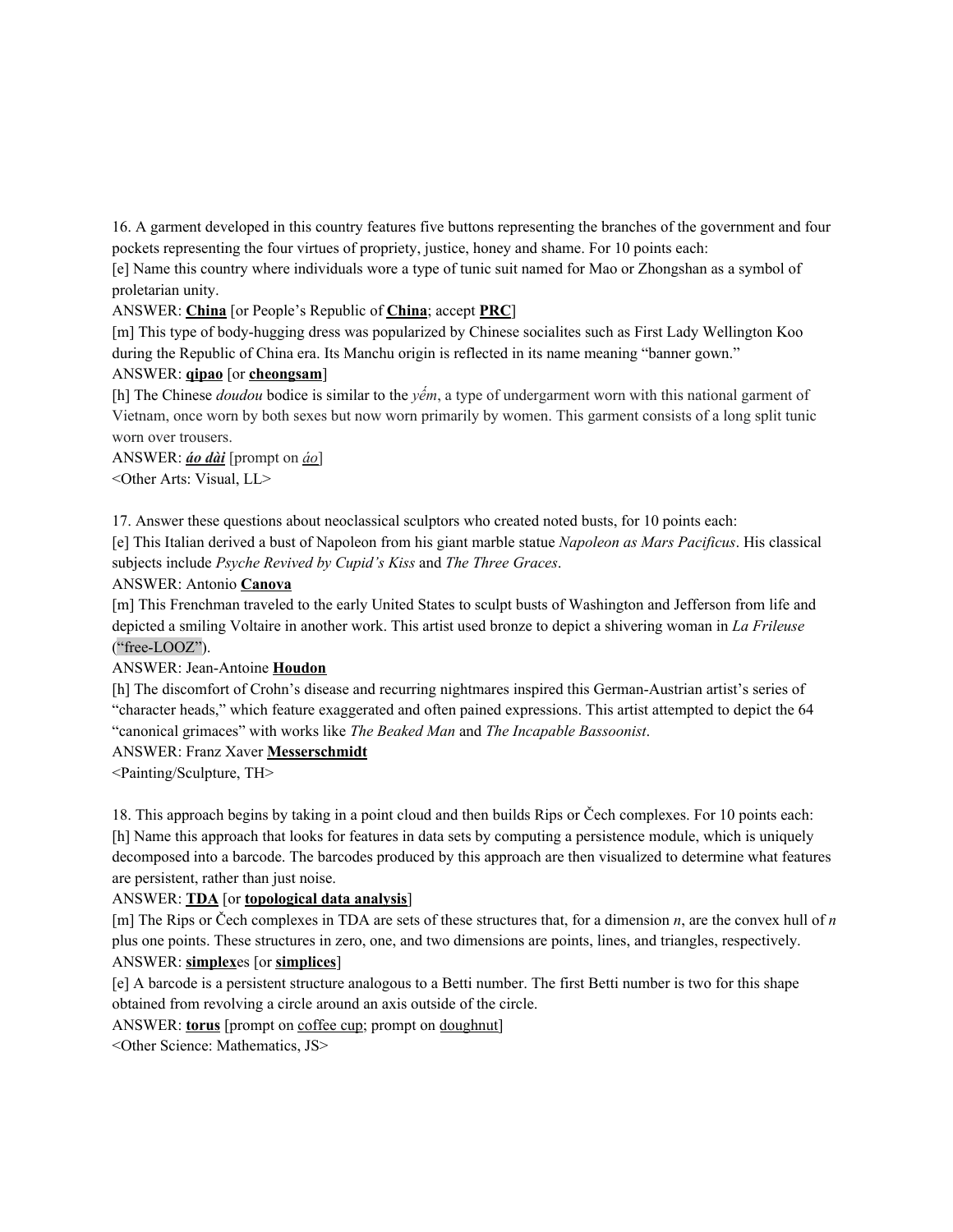19. This is the larger of the two countries where a World War I-era temperance act requiring the closure of bars by 6 PM resulted in reckless mad dashes from workplaces to bars and chaotic binge drinking. For 10 points each:

[e] Name this modern-day commonwealth country where the six o'clock swill occurred. Governor William Bligh's ("bly's") alcohol policies in this country contributed to a coup known as the Rum Rebellion.

ANSWER: **Australia** [or Commonwealth of **Australia**]

[h] The laws that led to the six o'clock swill in Australia were promoted by the WCTU and this other international temperance organization. Chapters called "tents" make up this Biblically named, still extant benefit society founded in Manchester.

ANSWER: Independent Order of **Rechabites** [or **IOR**; accept **Sons and Daughters of Rechab**; prompt on Healthy Investment]

[m] A 1915 ordinance that led to the nationalization of hotel bars led to a rebellion named for this city that was the largest in Australia since the Eureka Stockade. This city was decimated by Cyclone Tracy in 1974.

ANSWER: **Darwin** [accept **Darwin** rebellion]

<Commonwealth/International History, TH>

20. In a story titled for this exact number, the narrator recounts a tale about a couple who unnecessarily tested if their love could be described by this number by parting as soon as they met. For 10 points each:

[h] Give this number that is used to describe a girl the narrator sees on "one beautiful April morning" in that story from the collection *The Elephant Vanishes* by Haruki Murakami.

ANSWER: **100** percent [accept **1**; accept "**On Seeing the 100% Perfect Girl One Beautiful April Morning**"; reject "1 percent"]

[e] U. Rochester's world fiction magazine is called "Three Percent" in reference to a famous statistic that only three percent of published books in the U.S. have undergone this general process, which Murakami did to Raymond Carver stories as a budding writer.

ANSWER: **translation** [accept being **translate**d to or from English]

[m] An ad executive craves dark chocolate in "99%," a story written in this language also used to write the novels *Human Acts* and *The White Book*. In 2017, Grove Press published an English translation of *The Accusation*, a collection of stories in this language by an author with a pen-name meaning "firefly."

ANSWER: **Korean** [or Han**guk-eo**; or **Hanguk-mal**; reject "Hangul"] ("99%" is by Kim Kyung-uk. *Human Acts* and *The White Book* are by Han Kang. The author of *The Accusation* is the purportedly North Korean author Bandi.) <Short Fiction, AP>